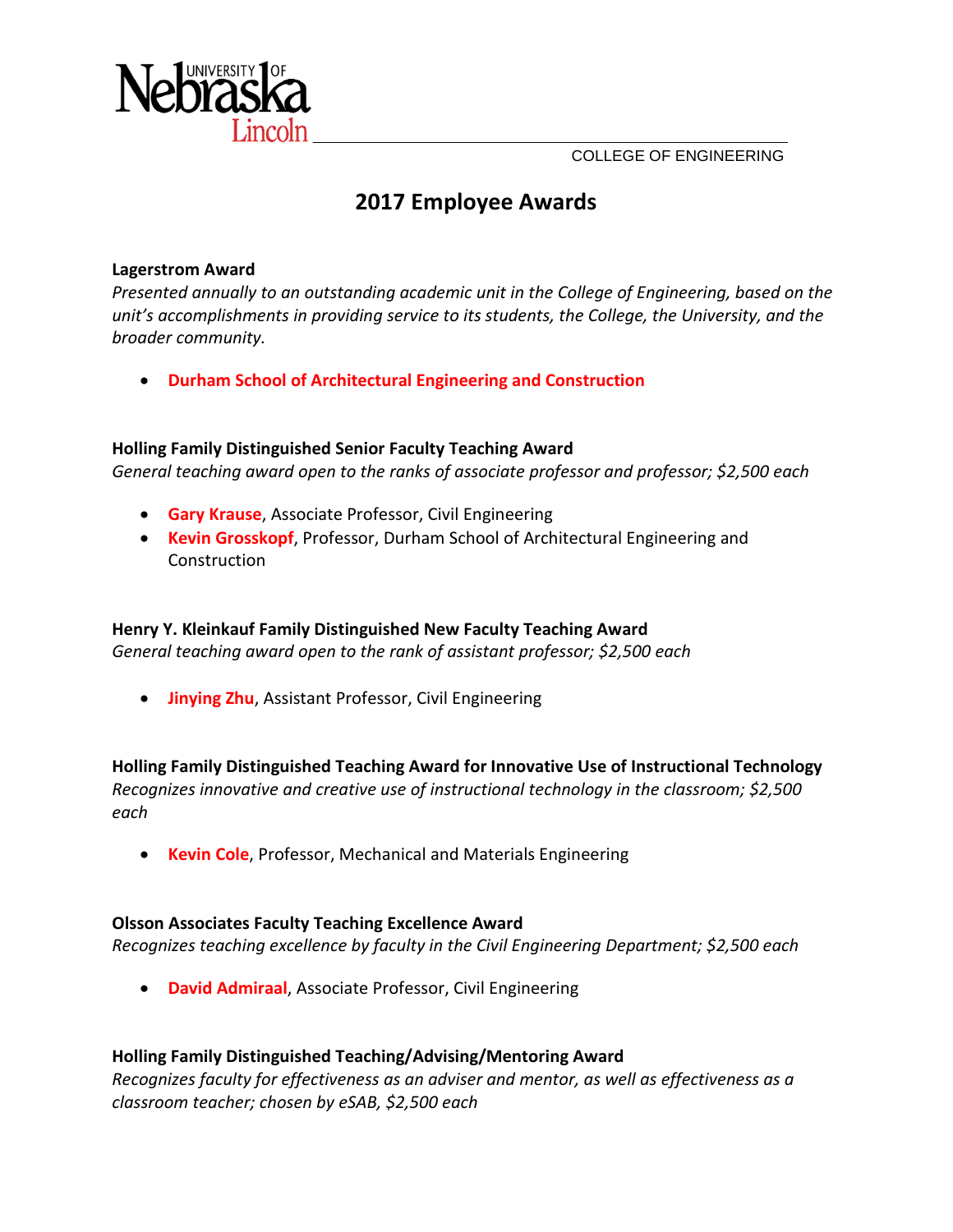• **George Gogos**, Professor, Mechanical and Materials Engineering

#### **UNO Alumni Association Excellence in Teaching Award**

*General teaching award open to all faculty ranks; recipient is also recognized at the UNO Faculty and Staff Recognition Reception; \$1,000 from UNO and \$1,000 from COE*

• **David Yuill**, Assistant Professor, Durham School of Architectural Engineering and Construction

#### **Holling Family Master Teacher Award/UNL University‐Wide Teaching Award**

*General teaching award open to all faculty ranks; \$1,000 from UNL and \$1,000 from COE each*

- **Yusong Li**, Associate Professor, Civil Engineering
- **Joseph Turner**, Professor, Mechanical and Materials Engineering

#### **Tau Beta Pi (Nebraska Alpha Chapter) Distinguished Teaching Award**

*\$1000; Nominations by Tau Beta Pi and chosen by the student body.*

- **Gary Krause**, Associate Professor, Civil Engineering
- **Angie Pannier**, Associate Professor, Biological Systems Engineering

#### **Edgerton Innovation Award**

*Research award open to the rank of assistant professor (tenure track); \$2,500 (personal prize) / \$10,000 (new Ph.D. student assistantship) / \$10,000 (unrestricted research)* 

• **Liyan Qu**, Assistant Professor, Electrical and Computer Engineering

#### **College Faculty Research & Creative Activity Award**

*Recognizes individuals for activities associated with investigation/experimentation aimed at the discovery and/or interpretation of facts, as well as the development of creative works or new products; \$2,500 each*

- **Hongfeng Yu**, Assistant Professor, Computer Science and Engineering
- **Wei Qiao**, Associate Professor, Electrical and Computer Engineering
- **Larry Rilett**, Professor, Civil Engineering

#### **College of Engineering Faculty Service Award**